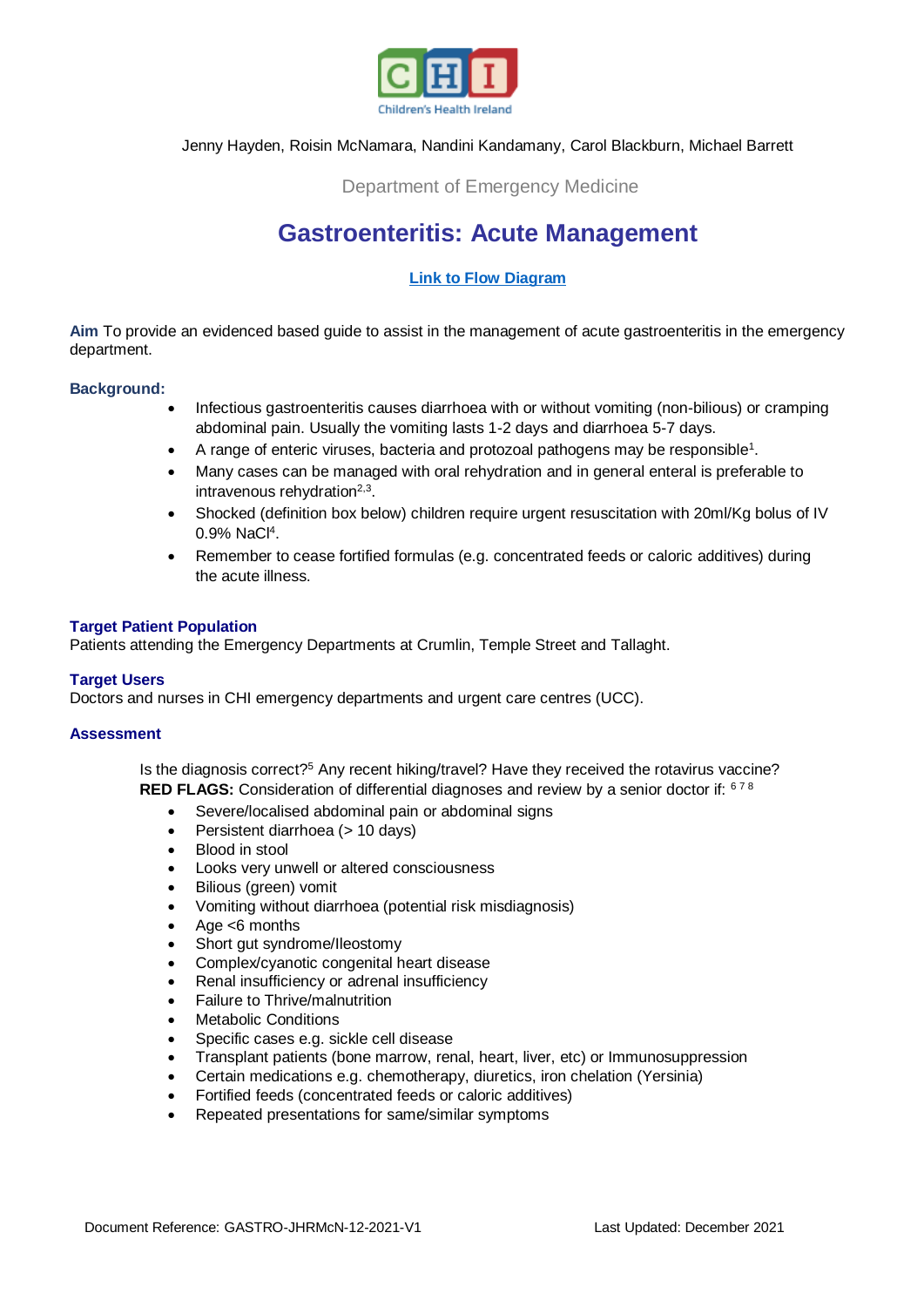

| Differential diagnoses of vomiting/diarrhoea: <sup>11</sup> |                                                                      |  |  |  |
|-------------------------------------------------------------|----------------------------------------------------------------------|--|--|--|
| <b>Non-GI infections</b>                                    | Sepsis, Pneumonia, Urinary tract infection, Meningitis,              |  |  |  |
| <b>Non-infectious</b>                                       | Overflow diarrhoea, Toddler diarrhoea,                               |  |  |  |
| <b>Surgical</b>                                             | Volvulus, Obstruction, Appendicitis, Abscess, Adhesions              |  |  |  |
| <b>Endocrine</b>                                            | Diabetic ketoacidosis, Adrenal insufficiency                         |  |  |  |
| Renal                                                       | Haemolytic uremic syndrome, Nephrolithiasis (severe pain)            |  |  |  |
| Neurological                                                | Hydrocephalus with shunt complications, Raised ICP                   |  |  |  |
| <b>Drugs and toxins</b>                                     | Antibiotics, Anti-epileptics, Opiates, Chemotherapy, Laxatives, Iron |  |  |  |
|                                                             | chelators                                                            |  |  |  |
| <b>Injury</b>                                               | Head injury                                                          |  |  |  |
| <b>Metabolic</b>                                            | 1 <sup>st</sup> presentation                                         |  |  |  |

| Dehydration %           | <b>Mild 3-5%</b> | Moderate 6-10%             | Severe >10%/Shocked |  |
|-------------------------|------------------|----------------------------|---------------------|--|
| <b>Mental status</b>    | Normal           | Listless, irritable        | Lethargy, altered   |  |
| <b>Heart rate</b>       | Normal           | Increased                  | Increased           |  |
| <b>Quality of</b>       | Normal           | Normal/decreased           | Decreased/thready   |  |
| pulses                  |                  |                            |                     |  |
| <b>Capillary refill</b> | Normal           | Prolonged >3sec            | Prolonged >3sec     |  |
| <b>Blood pressure</b>   | Normal           | Normal                     | Normal/decreased    |  |
| <b>Respirations</b>     | Normal           | Tachypnoea                 | Tachypnoea          |  |
| <b>Eyes</b>             | Normal           | Slightly sunken, decreased | Sunken, no tears    |  |
|                         |                  | tears                      |                     |  |
| <b>Fontanelle</b>       | Normal           | Sunken                     | Sunken              |  |
| Urine output            | Normal/decreased | Decreased                  | Oliguric/anuric     |  |

## **Investigations**

## **Most cases require no investigations**.

- Glucose on finger prick sample in triage and if hypoglycaemic (glucose < 2.6) (link to [hypoglycaemia guideline\)](https://www.olchc.ie/healthcare-professionals/clinical-guidelines/diabetes-hypoglycaemia.pdf) check serum ketones if the patient is hypoglycaemic.
- **Only** culture faecal samples if a bacterial source/septicaemia suspected i.e., significant associated abdominal pain, blood +/ mucus in stools, immunocompromised (e.g. sickle cell disease, transplant)<sup>4</sup>. Results usually don't alter treatment<sup>12 13</sup>.
- Urine samples are not always needed, especially if active diarrhoea.

| Blood tests required if: <sup>14 15</sup>                                                       |
|-------------------------------------------------------------------------------------------------|
| Severe dehydration or suspected/confirmed shock (box above)                                     |
| Co-morbidity e.g. renal disease/ileostomy                                                       |
| Certain medications e.g. diuretics                                                              |
| Altered conscious state                                                                         |
| Signs of hypernatraemia: jittery movements, hypertonia, hyperreflexia, 'doughy skin', seizures, |
| drowsy/coma                                                                                     |
| Home therapy with excessive hypertonic fluids (e.g. homemade solutions with added salt) or      |
| excessively hypotonic (e.g. prolonged plain water/diluted formula)                              |
| Profuse or prolonged losses                                                                     |
| Contraindicated/failed nasogastric tube rehydration                                             |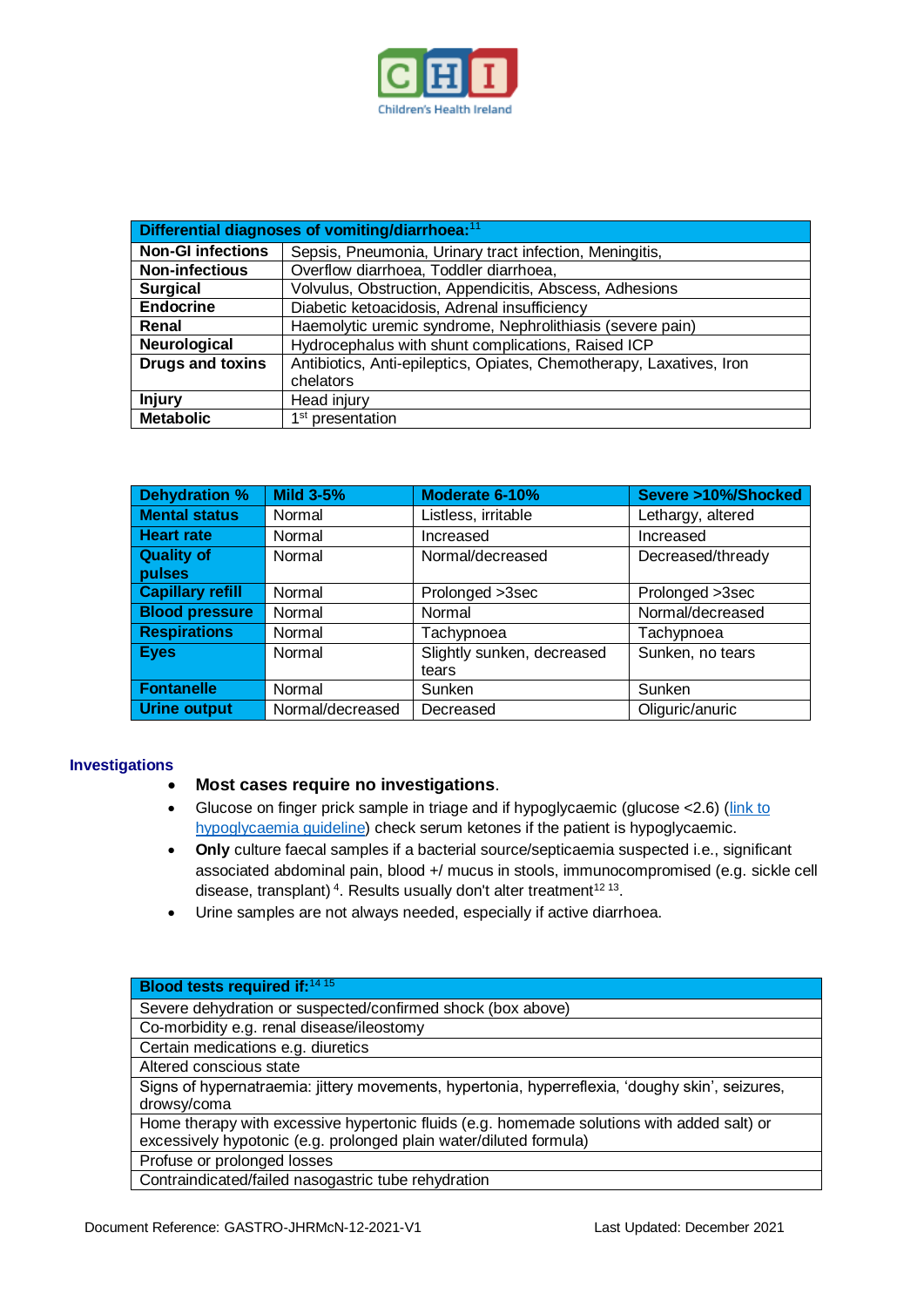

#### **Management [\(link to flow diagram\)](https://www.olchc.ie/healthcare-professionals/clinical-guidelines/clinical-guidelines-hyperlink-files/gastroenteritis-revised-flow-diagram.pdf)**

#### **Ondansetron for acute gastroenteritis/nausea and vomiting**

Prescribing guidance (Unlicensed use) - Refer to CHI formulary.

| Weight              | <b>ORAL ONLY</b>                           | IV/PO                                                                                      |                          |
|---------------------|--------------------------------------------|--------------------------------------------------------------------------------------------|--------------------------|
| $10kg$              | $0.15$ mg/kg (max 2mg) TDS                 | $0.1$ mg/kg                                                                                |                          |
|                     | <b>OR</b>                                  | <b>TDS</b>                                                                                 | <b>Slow IV injection</b> |
|                     | 2 <sub>mg</sub> BD                         | (max 1mg)                                                                                  | over 2-5 minutes         |
| 10-40 <sub>kg</sub> | $0.15$ mg/kg (max 6mg) TDS                 | $0.1$ mg/ $kg$                                                                             |                          |
|                     | <b>OR</b>                                  | <b>TDS</b>                                                                                 |                          |
|                     | 4 <sub>mg</sub> B <sub>D</sub>             | (max 4mg)                                                                                  |                          |
| >40 kg              | $0.15$ mg/ $kg$ (max 8mg) TDS<br><b>OR</b> | $0.1$ mg/kg                                                                                |                          |
|                     |                                            | <b>TDS</b>                                                                                 |                          |
|                     | 8 <sub>mg</sub> BD                         | Maximum dose: 4mg may be sufficient; higher<br>doses of up to 8mg can be used if required. |                          |

This table is for use when the indication falls outside of BNFC guidance. For PONV please see BNFC.

- Limited data for use in <1 month. Lowest licensed age group (for PONV) is 1 month old.
- To be used in conjunction with appropriate rehydration
- Should be reviewed regularly and discontinued at earliest opportunity. Prolonged use not recommended.
- Ondansetron should not be prescribed IM for paediatrics
- Caution in congenital long QT syndrome-use ECG monitoring for patients with added risk such as hypokalaemia, hypomagnesaemia, concurrent QT prolonging medications etc.
- \*\*\* Oral bioavailahility is 60%, therefore higher oral doses can be necessary. Do not prescribe higher dose range as PO/IV

## **Oral Rehydration therapy (ORT):**16 17

- Continue breastfeeding and other milk feeds. Stop any fortified feeds. Avoid carbonated drinks e.g. 7UP or sports drinks. Encourage parents to find methods to help children e.g. cup/syringe.
- Ondansetron: **only** if vomiting and diarrhoea. Only given once in this instance<sup>18 19</sup>. If only vomiting, discuss with a senior.
- If given ondansetron wait 30 minutes before commencing an oral fluid trial.
- If diarrhoea is the main symptom, ondansetron may not be needed.
- $\bullet$  Monitor the response by regular clinical assessment<sup>20</sup>.
- Not applicable for dehydration from respiratory illnesses e.g. bronchiolitis/electrolyte imbalances which may require a specific fluid plan (Risk of syndrome of inappropriate antidiuretic hormone secretion (SIADH)).
- Early feeding (as soon as rehydrated) reduces stool output and aids gastrointestinal tract recovery.
- Most with mild/no dehydration can be discharged without a trial of fluids after appropriate advice and follow-up arranged**.** If not, initial management is a trial of ORT in the emergency department.
- Advise low osmolality (240-250mOsml/L) oral rehydration solution (ORS)<sup>21</sup> e.g. Dioralyte or half diluted apple juice (50:50 with water)<sup>22</sup>. Aim:10-20ml/Kg fluid over 1 hour; frequent small amounts.
- If refusing Dioralyte/apple juice and no red flags consider supplementation with their usual fluids (i.e. milk).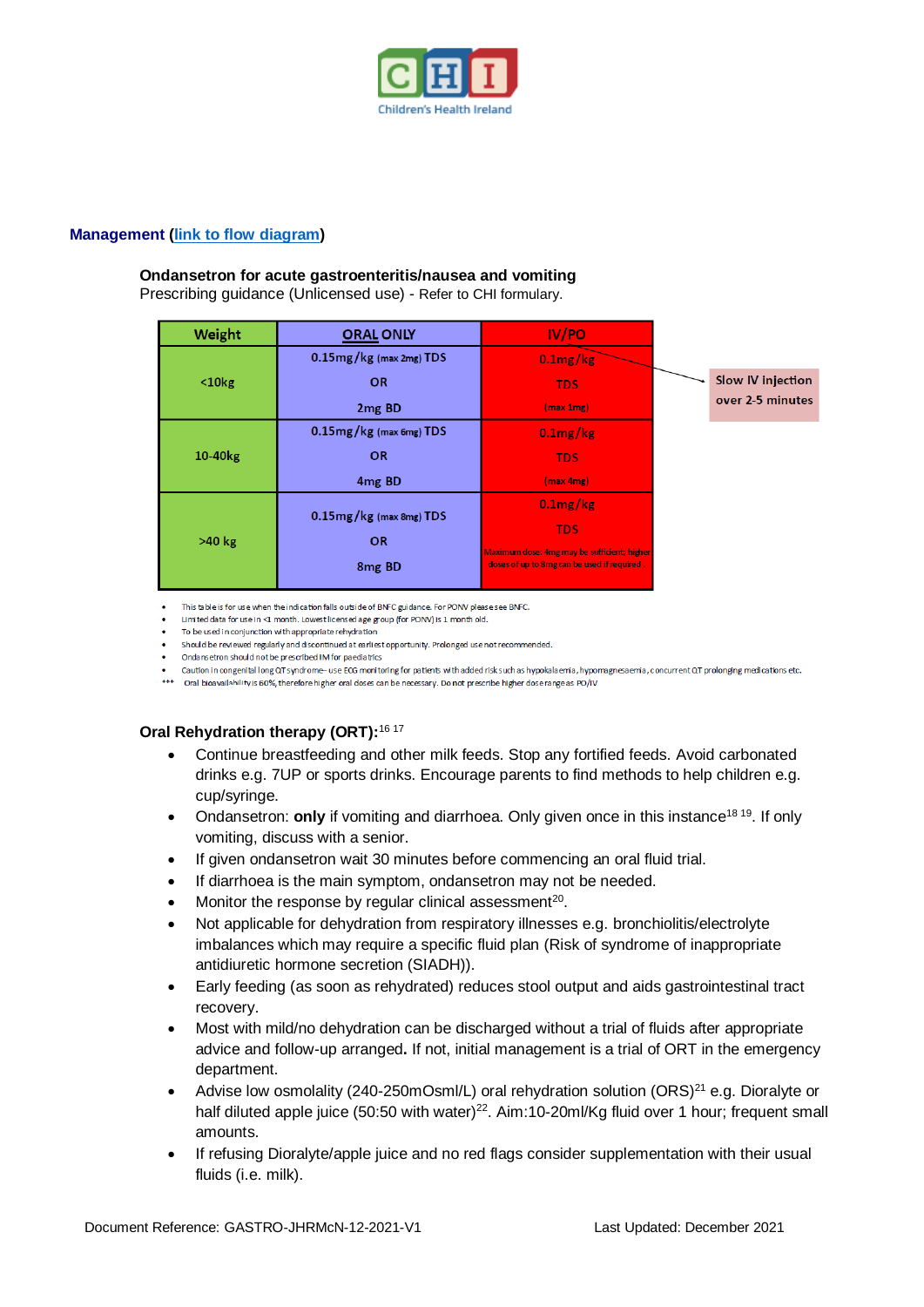

 Consider early nasogastric tube rehydration if significant ongoing GI losses (frequent vomiting/profuse diarrhoea) which minimise the chance of success at home and/or moderate dehydration.

## **Nasogastric Tube Rehydration (NGTR)** <sup>24</sup>

- Is safe and effective, even if vomiting, for most with moderate dehydration. Most will stop vomiting after NGTR started.
- $\bullet$  Suitable until  $\sim$ 2 years of age
- Fluid used: Dioralyte (ORS).
- If persistent vomiting: slow NG fluids temporarily and consider ondansetron.

## Rapid NGTR: 25ml/Kg/hr over 4 hours (total 100ml/kg)<sup>25</sup>

- Suitable: age >6 months with moderate dehydration and no comorbidities.
- If continued significant vomiting (2 large vomits in 1 hour) or significant abdominal pain during, re-examine and consider differential diagnoses e.g. development of ileus.
- If normal examination, then halve rate of NGT fluids and consider admission.

**Slower NGTR:** replace deficit over first 6 hours, then daily maintenance over the next 18 hours.

- Indications: age <6 months, comorbidities, significant abdominal pain.
- If vomiting continues despite reduced rate/profuse ongoing diarrhoea: IV fluids are likely needed.

## **Intravenous Rehydration:**26 27 28

- Indications: suspected/confirmed shock, red flag symptoms showing clinical deterioration, severe dehydration, contraindicated/failed NGTR.
- Obtain weight before IV fluids commenced.
- **If shocked**: initial bolus of 20ml/kg 0.9% NaCl, consider differential diagnoses and reassess.
- If hypoglycaemic check ketones and manage as per hypoglycaemia guideline (insert link).
- If non responsive shock (little or no improvement), >40 ml/kg boluses given or hyper/hyponatraemia: involve senior staff and ICU.
- When resolution of signs and symptoms of shock: start rehydration with IV therapy (5% glucose & 0.9% NaCl for maintenance, deficits and ongoing losses). Deficit in millilitres (ml): *% Dehydration X Weight (kg) X 10*.
- Measure sodium, potassium, urea, creatinine and glucose at the outset and alter fluid composition/rate if necessary.
- Fluid balance chart documenting input, ongoing losses and urine output (minimum 0.5ml/kg/hr).
- Consider septic work-up or surgical consult in severely unwell patients.
- Monitor for signs of oedema: skin may appear stretched, puffy, shiny, pitting (may be localised to dependant areas), increasing weight, tachypnoea.

**Standard IV Rehydration:** rehydration fluid calculated over the first 24 hours/ hourly rate<sup>29</sup>.

- *100/50/20 rule*: (100 ml for each of the first 10kg) + (50ml for each kg 11-20) + (20 ml for each additional kg)  $/$  24 hours = hourly rate.
- Alternatively, *4/2/1 rule*: (4ml/kg for the first 10kg) + (2ml/kg for kg 11-20) + (1ml/kg for every kg above  $20$ ) = hourly rate.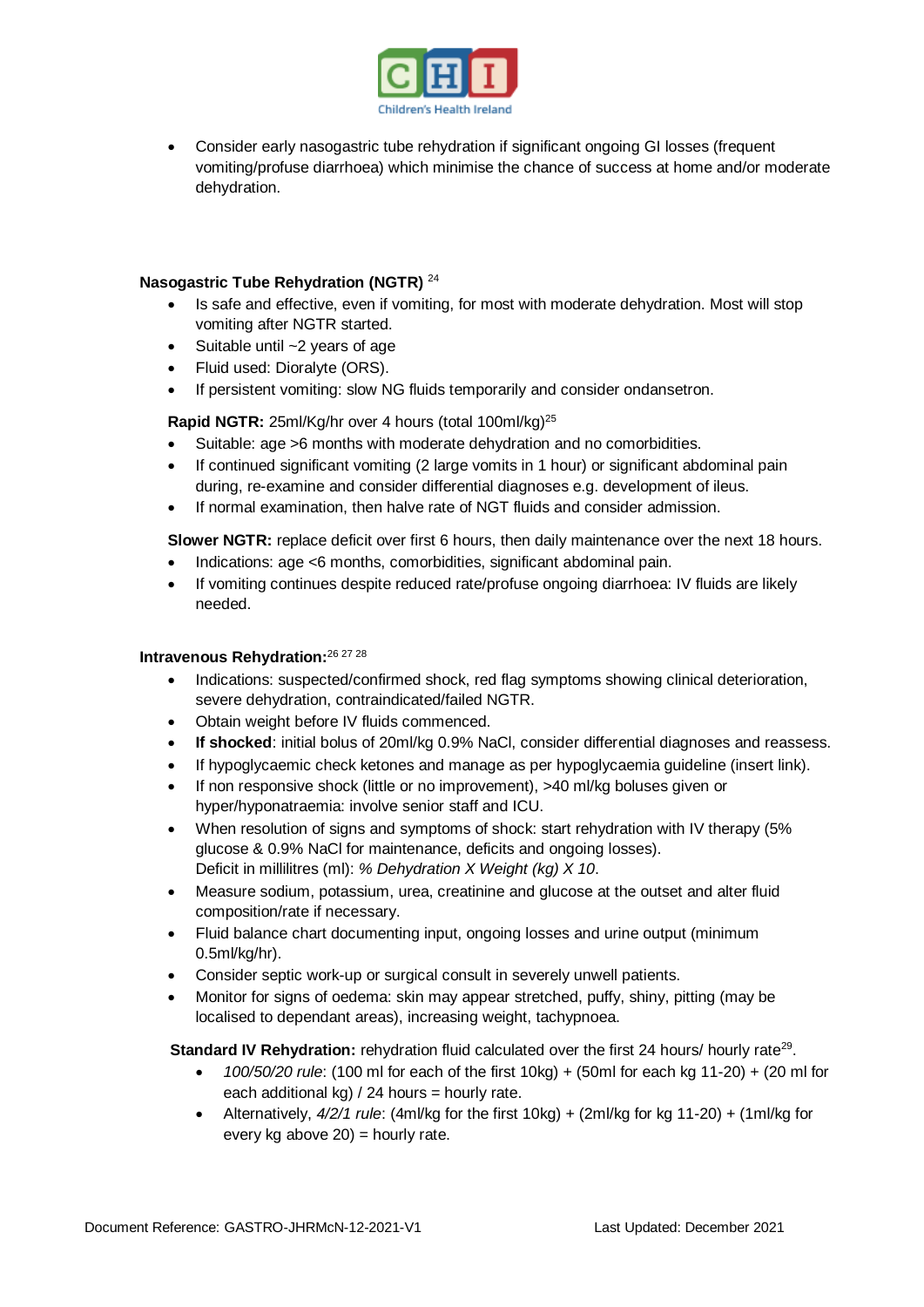

**Post rehydration:** full-strength milk straight away and re-introduce usual solid foods. Avoid carbonated drinks/fruit juices until after the diarrhoea has stopped. Advice regarding temporary lactose intolerance.

#### **Discharge requirements:**

- If available nurse led discharge should be considered for eligible ED or SSOU admissions
- Advice and parental information sheet on gastroenteritis should be provided before discharge.

#### **Special Considerations**

#### **Consider admission:**

- Ongoing signs of dehydration or otherwise unwell
- Worsening abdominal pain
- Persistent vomiting
- Complex background history and not improving
- Abnormal blood results e.g. electrolyte imbalance, high urea, etc.

#### **Companion Documents**

Link to: [Parental information sheet, nurse led discharge](https://www.olchc.ie/healthcare-professionals/clinical-guidelines/clinical-guidelines-hyperlink-files/pil-gastroenteritis.pdf)

#### **Links to useful websites**

Royal Children's Hospital Melbourne, Acute gastroenteritis Management guidelines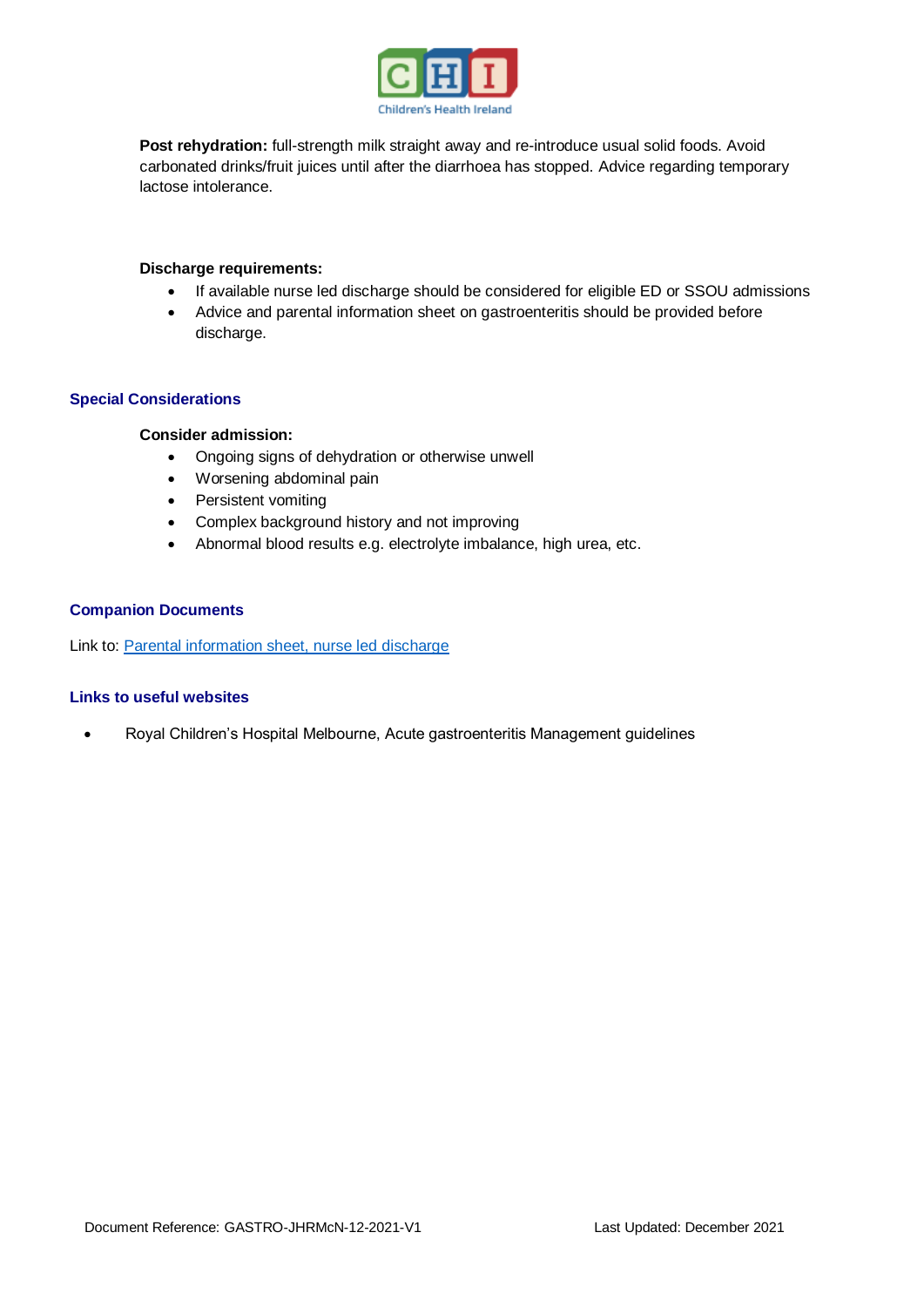

#### **References**

- 1. Scallan E, Griffin PM, Angulo FJ, Tauxe RV, Hoekstra RM. Foodborne illness acquired in the United States--unspecified agents. Emerg Infect Dis. 2011 Jan;17(1):16-22.
- 2. Spandorfer PR, Alessandrini EA, Joffe MD, et al. Oral versus intravenous rehydration of moderately dehydrated children: a randomised, controlled trial. *Paediatrics*. 2005; 115(2): 295-301.
- 3. Fox J, Richards S, Jenkins HR, et al. Management of gastroenteritis over 10 years: changing culture and maintaining the change. *Arch Dis Child*. 2012; 97(5): 415-17.
- 4. National Collaborating Centre for Women's and Children's Health. Diarrhoea and vomiting caused by gastroenteritis: diagnosis, assessment and management in children younger than 5 years. National Institute for Health and Clinical Excellence, 2009.
- 5. Khodashenas E, Azarfar A, Bakhtiari E, Eslami ARD, Roodi MS, Ravanshad Y. Accuracy of pediatric residents in determination of dehydration in children with gastroenteritis. Electron Physician. 2018 Apr 25;10(4):6707-6711.
- 6. Armon K, Stephenson T, MacFaul R, et al. An evidence and consensus-based guideline for acute diarrhoea management. *Archives of Disease in Childhood*. 2001; 85:132-142.
- 7. Murphy MS. Guidelines for managing acute gastroenteritis based on a systematic review of published research. *Arch Dis Child*.1998;79:279-84.
- 8. Mintegi S, Gomez B, Carro A, et al. Invasive bacterial infections in young afebrile infants with a history of fever. Archives of Disease in Childhood. 2018; 103:665-669.
- 9. Konetzny G, Bucher HU, Arlettaz R. Prevention of hypernatraemic dehydration in breastfed newborn infants by daily weighing. *Eur J Pediatr*. 2008 Sep 26.
- 10. Yang TY, Chang JW, Tseng MH, Wang HH, Niu DM, Yang LY. Extreme hypernatremia combined with rhabdomyolysis and acute renal failure. *J Chin Med Assoc*. 2009 Oct. 72(10):555-8.
- 11. K Armon, T Stephenson, R MacFaul, P Eccleston, U Werneke. An evidence and consensusbased guideline for acute diarrhoea management. Academic Division of Child Health, School of Human Development, University of Nottingham, Nottingham NG7 2UH, UK, Pinderfields General Hospital, Aberford Road, Wakefield, UK, Maudsley Hospital, London SE5 8AZ, UK.
- 12. Schierenberg A; Nipshagen MD; Broekhuizen BDL; van de Pol AC; Bruijning-Verhagen PCJ; Kusters JG; Schuurman R; van Delft S; Mangen MJ; de Wit NJ; Bonten MJM. Design of the PROUD study: PCR faeces testing in outpatients with diarrhoea. *[BMC Infect Dis.](https://reference.medscape.com/viewpublication/)* 2016; 16:39
- 13. Corcoran MS; van Well GT; van Loo IH. Diagnosis of viral gastroenteritis in children: Interpretation of real-time PCR results and relation to clinical symptoms. Eur J Clin Microbiol Infect Dis. 2014; 33 (10):1663-73.
- 14. Yilmaz K, Karaboculoglu M, Citak A, Uzel N. Evaluation of laboratory tests in dehydrationed children with acute gastroenteritis. J Paediatr Child Health. 2002; 38:226–228.
- 15. Parkin PC, Macarthur C, Khambalia A, Goldman RD, Friedman JN. Clinical and laboratory assessment of dehydration severity in children with acute gastroenteritis. Clin Pediatr (Phila). 2010 Mar;49(3):235-9.
- 16. Hartling L, Bellemare S, Wiebe N, Russell K, Klassen TP, Craig W. Oral versus intravenous rehydration for treating dehydration due to gastroenteritis in children. Cochrane Database Syst Rev. 2006;3:CD004390.
- 17. Fonseca BK, Holdgate A, Craig JC. Enteral vs intravenous rehydration therapy for children with gastroenteritis: a meta-analysis of randomized controlled trials. Arch Pediatr Adolesc Med. 2004 May;158(5):483-90.
- 18. Freedman SB, Adler M, Seshadri R, et al. Oral ondansetron for gastroenteritis in a pediatric emergency department. N Eng J Med. 2006; 354(16): 1698-705.